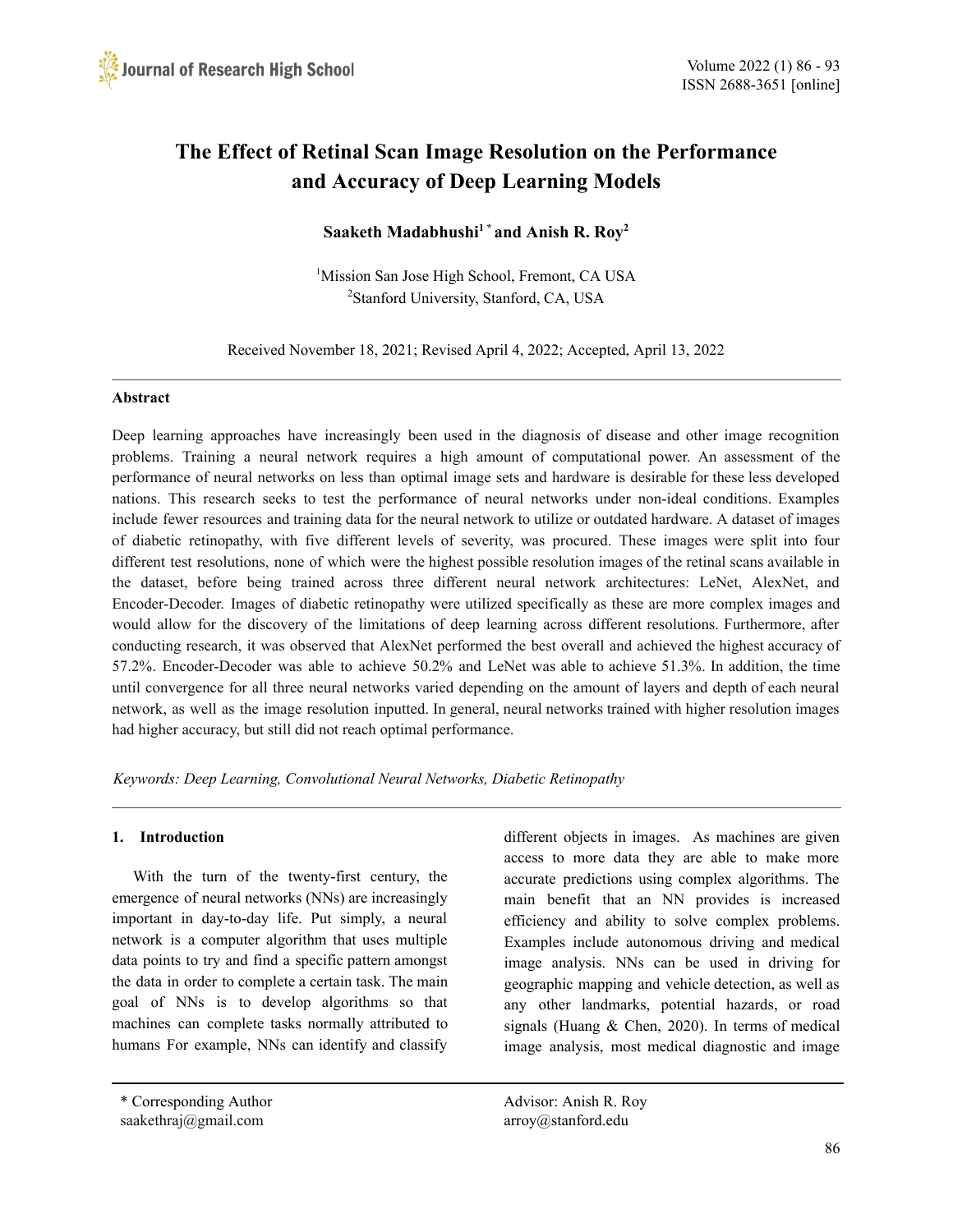interpretation have been performed by human experts. With the rate of progress of computational medical image analysis, NNs have the potential to be extremely effective in this field, especially in terms of time saved for medical professionals (Shen, et al., 2017).

An array of real world problems can be solved using one specific type of NN: a Convolutional Neural Network (CNN), a subclass of Artificial Neural Networks (ANN). To better understand the layers of a CNN, we must first understand how ANNs are structured. ANNs, which are many neurons (basic units of NNs) connected to each other. A neuron takes the weighted sum of the input and adds a bias to produce one output (Zhou, 2019). All artificial neural networks have an activation function, which turns a bounded input into a predictably formed output. In addition, activation functions modify the input allowing for non-linear problems to be solved. Inputs from neurons are passed down to other neutrons, and this process continues until the desirable output is obtained. Many artificial neural networks have hidden layers, which are any layer between the input and the output (LeCun, et al., 2015). In order to train a neural network, a dataset must be provided for the neural network to "practice" on so that it can fine tune the appropriate weights of the kernels and nodes in the neural network. In order to conduct this training, an adequate hardware setup must be available. However, not everyone has access to such hardware.

When large, detailed images are inputted into the neural network, it is very resource intensive. The main advantage of CNNs is their ability to reduce the complexity of a given model, which often leads to faster training and is generally more efficient, specifically with regards to images. CNNs can be trained to better understand complex images as more images are fed through the system. By reducing any given image into a form which is easier to process without losing any of the main features of that image in order to get an accurate prediction, a CNN can maintain its efficiency and apply what it learns to a wider range of images. Computer vision is vital when tackling complex issues such as image classification. Typically, convolutional neural networks are used to solve these problems efficiently. However, CNNs

involve large and complex data sets for training. In this paper, we wanted to determine the effect of image resolution of the training data set on the performance of CNNs for a specific problem: classifying the disease state of retinopathy.

CNNs generally consist of three main types of layers: convolutional layers, pooling layers and fully-connected (dense) layers (O'Shea & Nash). The first structure in a CNN is the convolutional layer. The first part of this layer is the kernel/filter, which helps to truncate a given input into a form which makes it easier to process a large input of info and to output a more compact, easier-to-understand image/result. The CNN takes the input and convoles it with the kernel and may add a bias. The elements in the kernel are the trainable weights (O'Shea & Nash). The pooling layer is responsible for reducing the size of any given input image. This allows the program to process the image using less computer resources, as it has been scaled down. The pooling layer also makes sure to extract all useful and dominant information from any input, while still allowing the neural network to learn the overall value of any given input (O'Shea & Nash). The most common type of pooling is max pooling. Max pooling takes a given output from the convolutional layer, which includes the key features of a given sector of an image, and records the most dominant part of that sector. Therefore, it cuts out any unnecessary information or "noise" contained in that sector, only returning the most dominant and important feature.

Depending on how complex a CNN is or the inputs are, the number of convolutional and pooling layers' can vary in any given CNN. The more detail that is needed to be captured from an input, the more convolutional and pooling layers may be added - but at the expense of more computational power being used. A dense layer, or fully-connected layer, is an efficient way to obtain non-image outputs from image datasets. However, fully-connected layers are also very computationally expensive, and therefore, cannot be overused in a CNN model.

Some examples of basic neural network architectures include: LeNet-5 (Figure 1A), AlexNet (also Figure 1A), and Encoder-Decoder (Figure 1B). LeNet-5 is the first major CNN architecture that was developed in 1998. LeNet-5 was a simple architecture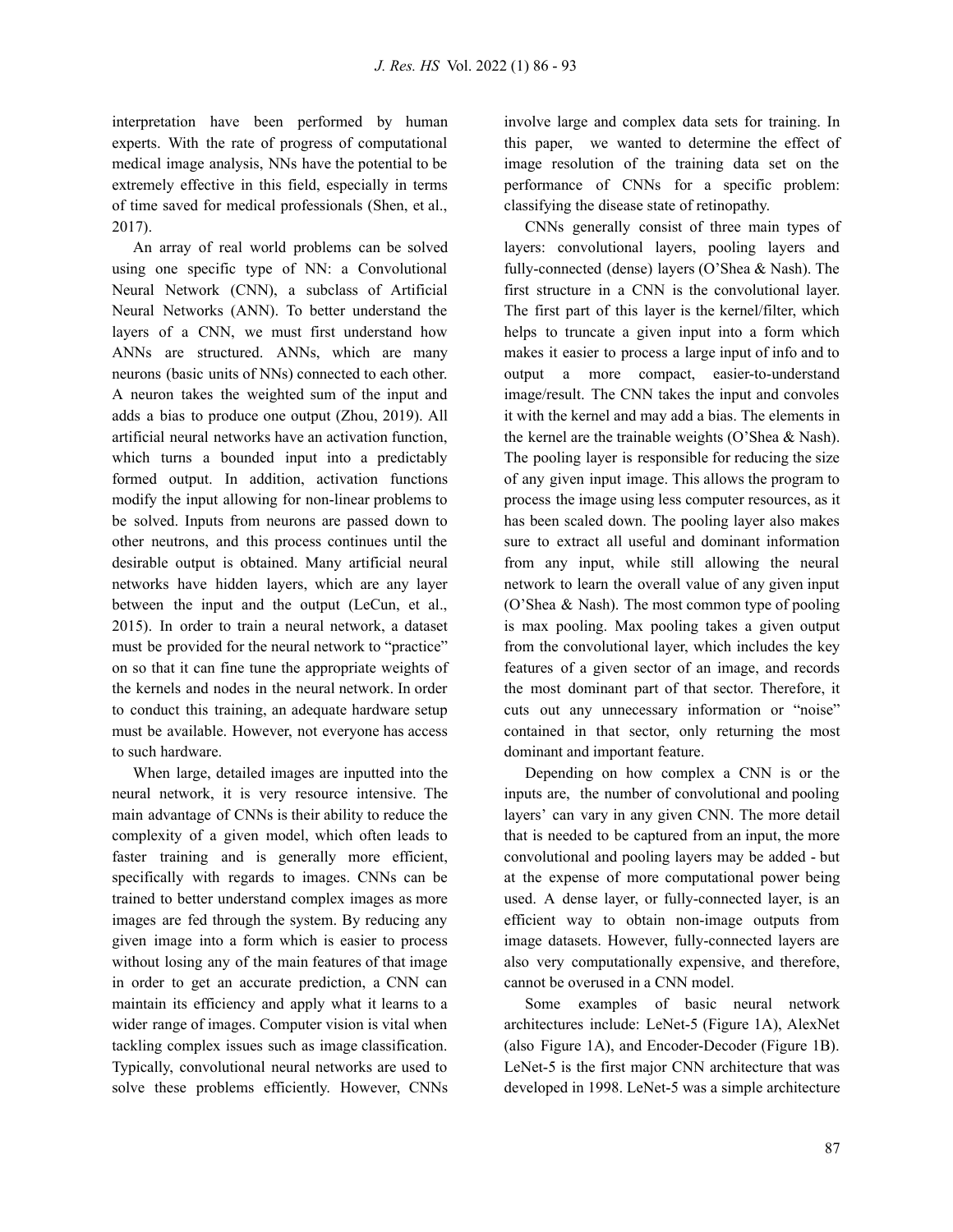that was compact and efficient and was mainly used for letter and number recognition. As it did not have many layers, it was considered a fairly shallow neural network compared to more modern architectures. AlexNet is a more advanced version of LeNet-5. AlexNet consists of eight layers, five of which are convolutional layers and three of which are fully connected (dense) layers. The model won the 2012 ImageNet competition by more than an eleven percent error difference (Gupta, 2020). This was a significant improvement and milestone in the advancement of neural networks. An Encoder-Decoder structure first down-samples images in a dataset to a low resolution, all while using convolutional layers to create a feature map. Then, it up-samples the data back to its original size while running more convolutional layers to add to the creative feature map.



Figure 1. (A) This figure depicts the general schematic of the LeNet and AlexNet CNN architectures. The image is processed through convolutional layers, max pooling layers, and sent to the dense layers before obtaining an output. (B) This figure depicts the general schematic of the Encoder-Decoder CNN architecture. This architecture down-samples and up-samples the image before its information is sent to the dense layer(s) to give an output. The lighter shade of blue highlights the downsampling of the image, while the darker shade of blue highlights the upsampling of the image.

Occasionally, the procurement of good datasets is not feasible. Internationally, datasets are not always easily available, and many datasets have images which are not the best resolution or optimized for machine learning. In order to avoid bias, a dataset should represent the classes that are meant to be predicted (Mestre, 2018). When collecting data of different categories, such as race, gender, or color, it is often difficult to achieve consistency between images in each category, as well as in the dataset overall. Usually, datasets must be stitched together using various online sources and sets (Hooker, 2021). Moreover, adding/finding labels to these images often takes a tremendous amount of time and resources and leads to inaccurate and inefficient datasets. This problem can occur in a dataset of any type when it comes to image classification.Furthermore, not all individuals have access to high performance graphical processing units (GPUs), hardware that drastically decreases time of training, as well as dedicated computers from which to run the neural network. This project simulates the effectiveness of having a less-than-optimal setup for the performance of CNNs.

As the resolution of an image set increases, the computational power required to process the image set also increases. The resolution of the image set is critical as the higher the resolution, the more detail and information the neural network can extract from each given image. To test the effect of non-ideal resolution and hardware on neural networks, we assessed the ability CNNs to predict the severity of diabetic retinopathy when given a retinal scan. Diabetic retinopathy is a diabetes complication that affects the eyes. It is mainly caused by damage to certain blood vessels in the retina. Usually, diabetic retinopathy starts with little to no symptoms which increasingly worsen over time. It is a chronic condition and can last for years or be lifelong. This disease typically affects around 200,000 people in the U.S. per year. Some problems related to diabetic retinopathy include difficulty with vision and perception of different colors (Mayo Clinic, 2021). As stated above, CNNs can be very useful in diagnosis of diseases and other image recognition type situations that may arise. Since an image set of varying eye disease cases is more complex when compared to simple problems such as classifying numbers, it will expose the limitations of neural networks when the resolutions of the datasets are reduced for medically relevant data.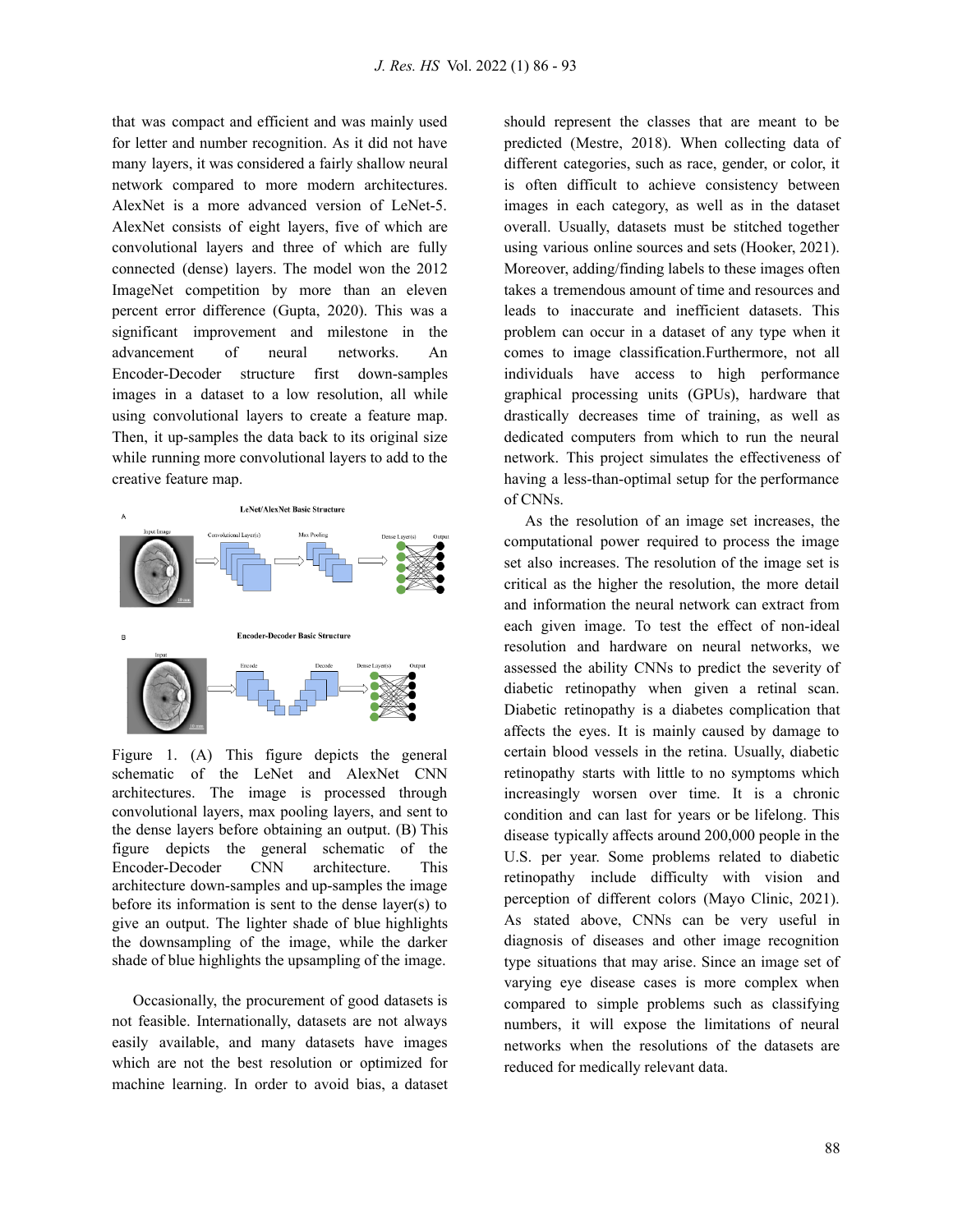#### **2. Materials and Methods**

The data inputted to each neural network was normalized and shuffled. Tensorflow was used in the creation of the three neural networks. The parameters among the three CNNs are similar. All of the nets use an increasing number of convolutions starting with 16 up to 128 in powers of 2. All max pooling layers are of size (2,2) and a stride of 2. Each network had 1024 dense layers with a dropout layer parameterized to 0.2. All CNNs used the Relu activation function and the SoftMax classification function was used in the last layer. We used the Adam optimizer to train. The batch size used was 32. A callback function was used to reduce the learning rate if the validation loss plateaued, with a patience of 2 epochs. Each reduction reduced the learning rate by a factor of 0.2. The initial learning rate used was 0.01. LeNet consists of three convolutional layers and two dense layers. AlexNet consists of five convolutional layers, with two dense layers. Encoder-Decoder consists of three downsampling layers and three upsampling layers, with two dense layers.

To achieve the four different resolutions of our imageset, we used the *resize* function from the CV2 library of Python. This function changes the dimensions of an image and preserves the aspect ratio. As we decrease the resolutions of the images, the pixel size increases. This will help to keep the image set relatively uniform in terms of size while allowing simulation of different levels in dataset image quality. We made sure to label each category of severity in increasing order, with zero being no eye disease and four being severe eye disease.

Our computer is homebuilt and only equipped with 16 gigabytes of random access memory (RAM), as well as 6 gigabytes of GPU memory. The computer setup overall is not specialized for computationally demanding applications. So, our computer was not able to handle image resolution sizes up to 164, as it was not able to allocate enough memory during training for larger image sizes.

#### **3. Results**

We chose these three convolutional neural network architectures (LeNet-5, AlexNet, and Encoder-Decoder). The performance of each architecture can be tested when given the same dataset with varying resolutions. (See materials and methods for further details about the nets).



Figure 2. (A) This figure depicts some sample images from the dataset that was used. Each of the images have a 512x512 resolution and depict the different categories of eye disease present in the dataset. (B) This figure depicts some sample images from the dataset that was used. This figure depicts the different resolutions tested in this project using the same sample eye image which is from the same scan of an eye that does not have disease.

We procured our dataset of various eye scans with variations in severity of diabetic retinopathy to train the nets from Kaggle, a popular website where many datasets from a range of genres can be found (Tandon, 2021). This dataset has roughly 35,000 images, as well as individual training sets, testing sets, and validation sets within the superset. All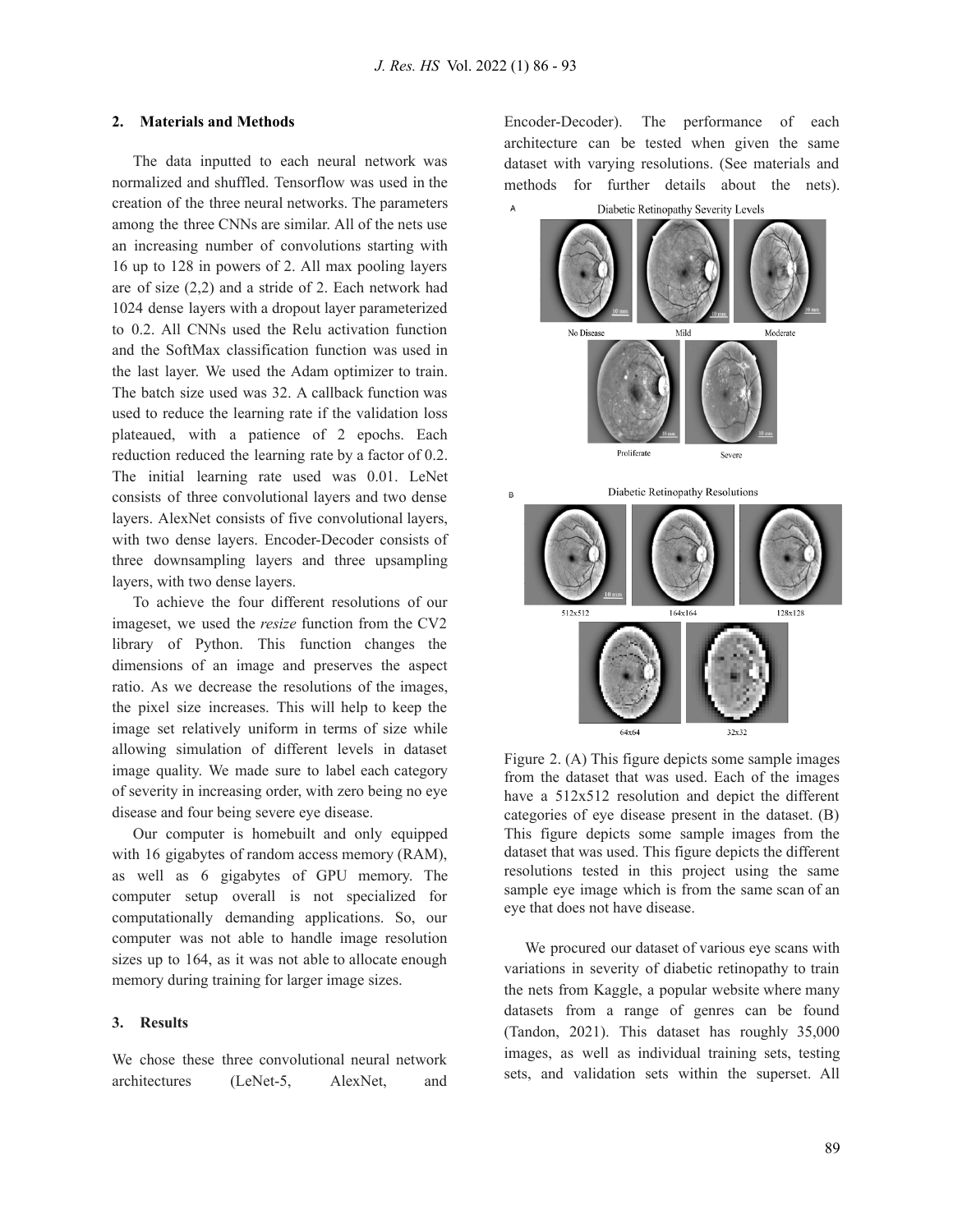images are 512x512 base resolution (Figure 2A). All images are formatted in gray-scale and are organized into five different categories based on the severity of diabetic retinopathy present in the given eye. These categories are no diabetic retinopathy, mild, moderate, proliferate, and severe. Each of the categories in the training set has 7,000 images. Each of the categories in the validation set has 2,000 images that were not used in training. We worked with four different resolutions: 32x32, 64x64, 128x128, and 164x164 (Figure 2B).

In terms of LeNet, as the image resolution increased, the validation accuracy tended to increase. However, the validation accuracy plateaued around roughly fifty-one percent. It should be noted that LeNet architecture is the oldest of the three architectures on which we chose to base our models. Given the shallow nature of LeNet and the fact that it was created for simpler datasets with less complexity in each image, it was expected that LeNet would not perform up to the same standards as the other two models. Even if the image size was increased up to 512x512, it is not clear whether this model would perform with a similar accuracy to AlexNet and Encoder-Decoder. As shown in Figure 3A and Table 1, the accuracy only gets marginally better (0.5%) when given image inputs 164x164 resolution. It is also noted in the table that as the resolution of the image increases, the time until convergence of each test run of the neural network also increases.

In terms of AlexNet, the validation accuracy increased as the image resolution was increased. As AlexNet is more complex than LeNet in terms of its layers, it is possible that the accuracy could have kept on increasing at even higher resolutions tested in this paper. AlexNet gave the best results for this experiment. As AlexNet is a deeper network with more convolutional and pooling layers compared to LeNet, the higher accuracy is to be expected with training with the base image resolution of 512x512. As mentioned above and shown in Figure 3A and Table 2, the time until convergence for AlexNet increases as the image resolution increases. Since AlexNet is a more complex neural network compared to LeNet, we can see that there is a much longer time until convergence for the two upper resolutions of the images.



Figure 3A. This figure depicts a line graph of Accuracy v.s. Epochs for each CNN at 128x128 image resolution.



Figure 3B. This figure depicts three segmented bar graphs that each pertain to one CNN architecture. The graphs show how each network performed for each given image resolution. Orange represents the percentage of correctly classified images, and blue represents the percentage of incorrectly classified images. For each network, accuracy tended to increase as the image resolution increased. Accuracy is defined as (number of images classified correctly) / (total number of images in the dataset)*.*

In terms of Encoder-Decoder, the validation accuracy increased up to the 128x128 image and then strikingly slightly regressed when given an input image of 164x164. Likely, this was caused by such a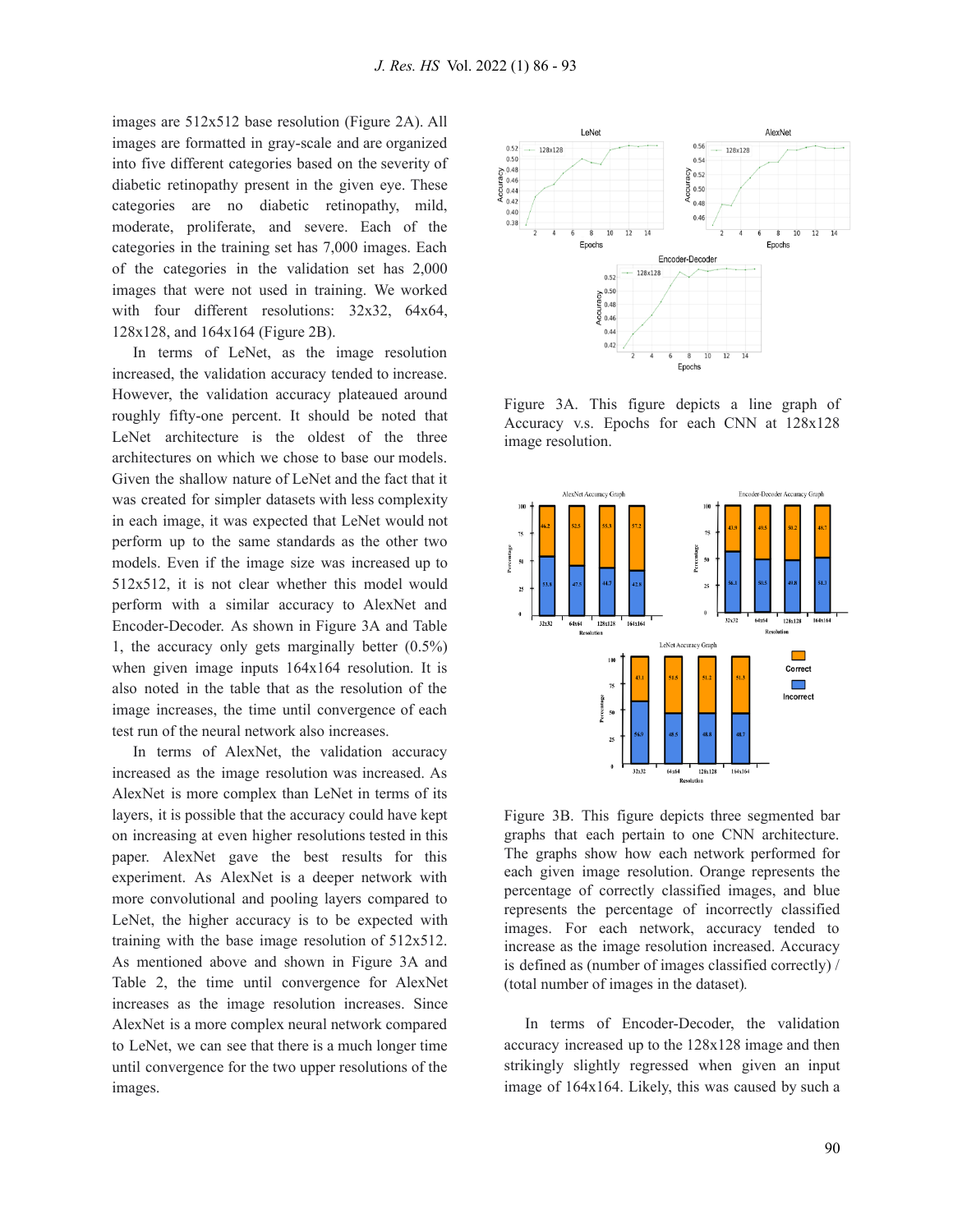drastic reduction in the image size, as well as only inputting images that are less than half of the original image size. Therefore, the amount of detail that is captured by the network is lowered due to the extremely low resolution of the image. Since the 164x164 image resolution is not a significant difference in image resolution compared to 128x128, the amount of information that the network was able to extract from 164x164 was likely very similar to the 128x128 resolution image. Accordingly, as both image resolutions were fairly similar as inputs for the neural network, the fact that 128x128 performed better is likely due to chance. This likely explains the cause of some of the inefficiencies that occured in this network and why it did not improve as much as AlexNet when provided with a marginally higher resolution image. As mentioned above and shown in Figure 3A and Table 3, the time until convergence for Encoder-Decoder increases as the image resolution increases. We can see that Encoder-Decoder takes the longest time until convergence at all given image resolutions, as it is the most complex of the three neural networks.

Table 1: This datatable gives a context for the time taken by the LeNet CNN architecture to converge with each given image resolution. This table helps to contextualize the line graph measuring the validation accuracy of LeNet over 15 epochs by informing how long in seconds LeNet took to train with each resolution.

| <b>Resolution</b> | 32x32 | 64x64 | 128x128 | 164x164 |
|-------------------|-------|-------|---------|---------|
| Time until        |       |       |         |         |
| convergence       | 75    | 75    | 120     | 195     |
| (seconds)         |       |       |         |         |

Table 2: This datatable gives a context for the time taken by the AlexNet CNN architecture to converge with each given image resolution. This table helps to contextualize the line graph measuring the validation accuracy of AlexNet over 15 epochs by informing how long in seconds AlexNet took to train with each resolution.

| <b>Resolution</b> | 32x32 | 64x64 | 128x128 | 164x164 |
|-------------------|-------|-------|---------|---------|
| Time until        |       |       |         |         |
| convergence       | 75    | 105   | 255     | 360     |
| (seconds)         |       |       |         |         |

Table 3: This datatable gives a context for the time taken by the Encoder-Decoder CNN architecture to converge with each given image resolution.This table helps to contextualize the line graph measuring the validation accuracy of Encoder-Decoder over 15 epochs by informing how long in seconds Encoder-Decoder took to train with each resolution.

| <b>Resolution</b>                      | 32x32 | 64x64 | 128x128 | 164x164 |
|----------------------------------------|-------|-------|---------|---------|
| Time until<br>convergence<br>(seconds) | 90    | 135   | 375     | 540     |

#### **4. Discussion**

These results all show that when inputting a complex image in a significantly downscaled form, the neural network overall performs worse. In our specific case, the neural networks performed around 10% worse with the smallest resolution compared to the largest resolution. As shown by Figure 3A and 3B, AlexNet performed the best overall. AlexNet was able to achieve the highest accuracy of 57.2%, compared to 50.2% for Encoder-Decoder and 51.3% for LeNet. One problem that we encountered when performing this research is that our computer, with our Nvidia GTX 1660 GPU, was not able to handle image sizes larger than 164x164 resolution. Given that the original image dataset consisted of images of resolution 512x512, even our highest resolution image at 164x164 was significantly downscaled. Therefore, some of our results may be different if this experiment had been performed with a stronger computer that was able to handle image resolutions up to 512x512. As image size increases up to  $512x512$ , it is very likely that the accuracy of these convolutional neural networks also increases.

Additionally, we have considered that, for countries of lower than average socioeconomic status, such as developing countries, there are serious developmental challenges in terms of technology due to a range of factors. These include low levels of investment and low rates of education and skilled labor. This leads to lower levels of diffusion of technology and innovation (Utoikamanu, 2019). This, coupled with low income, results in setbacks similar to those that were exhibited during our research. Based on our data and the findings above, it is seen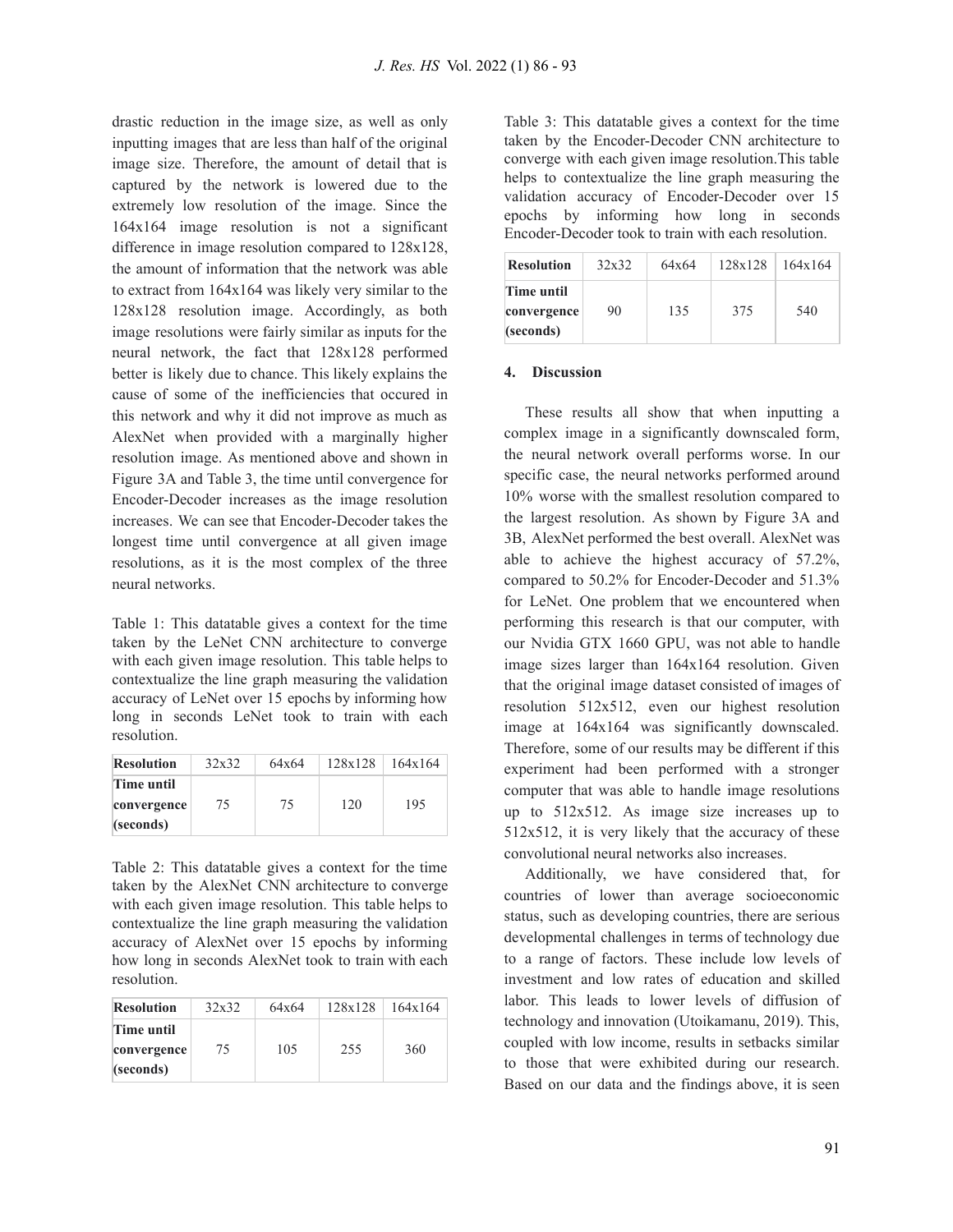that a certain level of computer specifications, as well as dataset image quality, must be met in order to gain accurate, meaningful results for neural networks. When using a midrange specification computer with detailed images of resolutions ranging from 32x32 up to 164x164, it is not possible to accurately train a neural network to modern standards (greater than 90% accuracy). As shown by our research, one would need to procure a much more powerful computer with more RAM, a state of the art CPU, and a GPU with more memory and more parallel processing cores (Christensson, 2006; Dettmers, 2020). In addition to high end computer specifications, a large dataset with detailed, colored, high resolution images is also required to achieve high end accuracy.

If, for any reason, both of these necessities are not adequately met, the results may be very subpar. When a dataset is used for a medical or some other professional, important purpose, image resolution and image quality should be as high as possible to ensure the greatest accuracy. Downscaling the image to anything below 50% of the image size will result in accuracy that, at most, can reach up to 60%.

#### **5. Conclusion**

Neural networks are useful in a variety of circumstances, from medical disease detection to autonomous driving. In order to tackle more complex issues, computer vision is needed, which requires the use of convolutional neural networks, which use image sets as the input values. There are different architectures of neural networks that were created for different purposes, including the three which we used in our project: LeNet, AlexNet, and Encoder-Decoder. The main purpose of our project is to simulate the effectiveness of having a less than optimal setup when trying to train a convolutional neural network, as we wanted to show the limitations of our hardware and the difficulties of finding adequate datasets. We chose a more complex topic, which is the detection of diabetic retinopathy from a given retinal scan. We specifically chose this topic as classifying disease states from images is highly relevant for application in the medical field. Benchmarking the performance of CNNs on medical images would be very beneficial to doctors and

patients. We measured the accuracy of the three neural networks' detection capabilities when given a range of lowered resolutions of images: 32x32, 64x64, 128x128, and 164x164. Based on our findings, as the image resolution increased, so did the accuracy of the neural networks. However, all the neural networks struggled, with the maximum accuracy being only 57.2%. Some issues that we faced included our computer specifications not being powerful enough to handle larger image resolutions, as well as the use of simple architectures, which likely led to underperformance. These results imply that, if both high specification of computer and quality image datasets are not utilized, the neural network will not be properly trained, causing large inaccuracies when compared to modern standards. For countries which do not have the required infrastructure or funding to provide these resources, it will be difficult to achieve good results when using convolutional neural networks. Further experiments need to be conducted to research the lowest possible resolution and least complex hardware required to sufficiently train an accurate network.

#### **Acknowledgements**

We would like to acknowledge Pramod Madabhushi and Madhuri Madabhushi for their help editing and looking over this paper through its multiple revisions. They also aided us in the organization and logistics of the project, and the funding for this project.

#### **References**

Christensson, P. (2006). *VRAM Definition*. TechTerms. https://techterms.com

Dettmers, T. (2020, September 7). *Which GPU(s) to Get for Deep Learning: My Experience and Advice for Using GPUs in Deep Learning*. TimDettmers.com. https://timdettmers.com/2020/09/07/which-gpu-for-d eep-learning/

Gupta, A. (2020, May 17). *Evolution of Convolutional Neural Network Architectures*. Medium.

https://medium.com/the-pen-point/evolution-of-conv olutional-neural-network-architectures-6b90d067e40 3